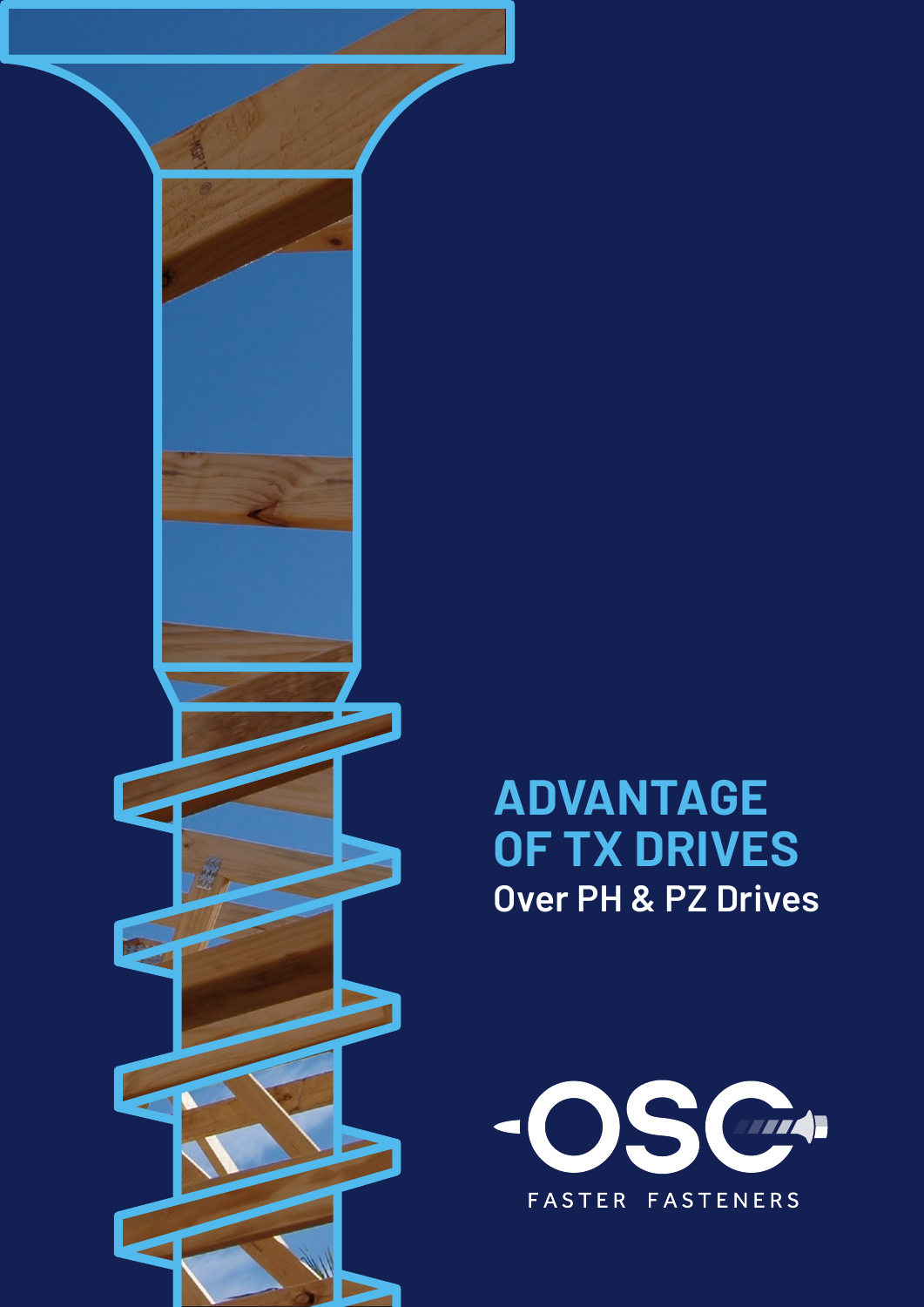

**1**

**2**

#### **INSTALLATION OF PZ DRIVE IN WOOD**

KDH screw due to PZ drive, requires application of a great pressure on the tool so a bit

remains in the drive. However a bit can jump out, damaging both the drive and the drill bit.





PZ Before Installation PZ After Installation

#### **INSTALLATION OF TX DRIVE IN WOOD**

Both the WKCP-6 and WKCP-10 screws did not cause any problems during installation. TX drive, with its shape, holds a bit deep inside, preventing its accidental jumping out.

After installation the drives, despite a significant torque, remained undamaged.





TX Before Installation

TX After Installation

### **PZ DRIVE**

PZ and PH drives have walls at an angle.

With this a bit jumps out, and such issue gets even stronger once an applied torque is increased.



#### **TX DRIVE**

With internal side walls of the TX drive in parallel, a bit does not generate forces causing a bit to jump out.

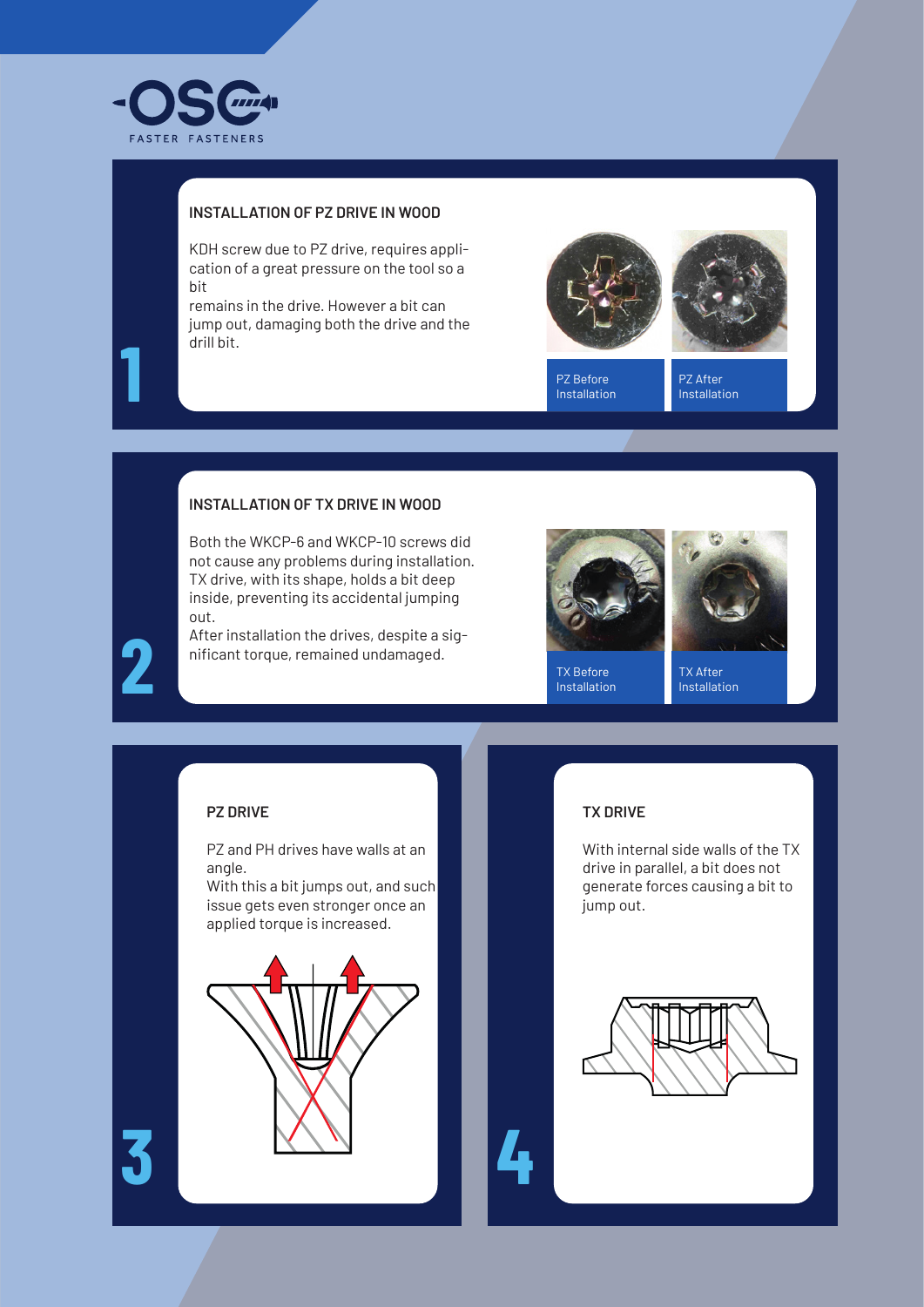

# **ADVANTAGE OF TX DRIVES OVER PH & PZ DRIVES**

TX DRIVE PZ DRIVE PZ DRIVE



#### **WKCS SCREW WITH TX DRIVE**

TX drive guarantees optimum torque transfer and full sinking of the head in the fastened member

**5**

**7**

**8**



Lower torque prevented the head from being fully flush with the substrate.

**TX DRIVE, COMPARED WITH CONVENTIONAL SCREW PROFILES, CAN TRANSFER HIGHER TORQUE WITHOUT DAMAGING BITS AND SCREWS Such extension of life of the tool and the screw results from application of lower radial forces.**

#### **TX DRIVE REQUIRES NO PRESSURE UNLIKE FLAT AND CROSS PROFILES**

Slipping off the tool, as in the case of flat profile, is prevented. Much higher torques can be transferred with the same force input.



**6**

#### **STRONGER AND SAFER FIXING**

A key advantage of the TX system is that it allows a higher torque to transferred compared to other drive systems, which makes fixing stronger and thus safer.